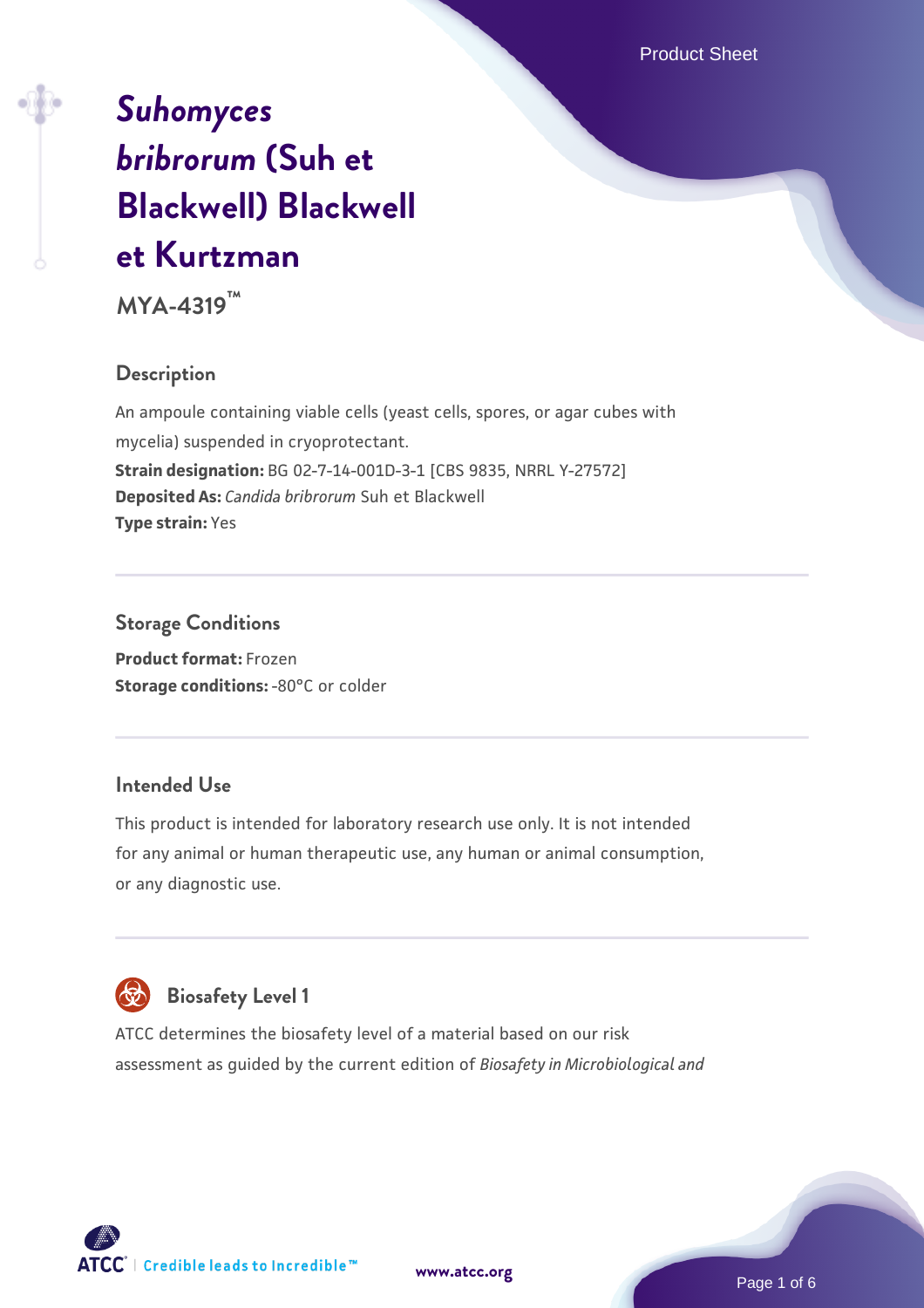# **[Suhomyces bribrorum](https://www.atcc.org/products/mya-4319) [\(Suh et Blackwell\) Blackwell et](https://www.atcc.org/products/mya-4319) Product Sheet [Kurtzman](https://www.atcc.org/products/mya-4319)**

#### **MYA-4319**

*Biomedical Laboratories (BMBL)*, U.S. Department of Health and Human Services. It is your responsibility to understand the hazards associated with the material per your organization's policies and procedures as well as any other applicable regulations as enforced by your local or national agencies.

ATCC highly recommends that appropriate personal protective equipment is always used when handling vials. For cultures that require storage in liquid nitrogen, it is important to note that some vials may leak when submersed in liquid nitrogen and will slowly fill with liquid nitrogen. Upon thawing, the conversion of the liquid nitrogen back to its gas phase may result in the vial exploding or blowing off its cap with dangerous force creating flying debris. Unless necessary, ATCC recommends that these cultures be stored in the vapor phase of liquid nitrogen rather than submersed in liquid nitrogen.

## **Certificate of Analysis**

For batch-specific test results, refer to the applicable certificate of analysis that can be found at www.atcc.org.

#### **Growth Conditions**

**Medium:**  [ATCC Medium 28: Emmons' modification of Sabouraud's agar/broth](https://www.atcc.org/-/media/product-assets/documents/microbial-media-formulations/2/8/atcc-medium-28.pdf?rev=0da0c58cc2a343eeae735016b70809bb) [ATCC Medium 200: YM agar or YM broth](https://www.atcc.org/-/media/product-assets/documents/microbial-media-formulations/2/0/0/atcc-medium-200.pdf?rev=ac40fd74dc13433a809367b0b9da30fc) [ATCC Medium 1245: YEPD](https://www.atcc.org/-/media/product-assets/documents/microbial-media-formulations/1/2/4/5/atcc-medium-1245.pdf?rev=705ca55d1b6f490a808a965d5c072196) **Temperature:** 24-26°C **Atmosphere:** Aerobic

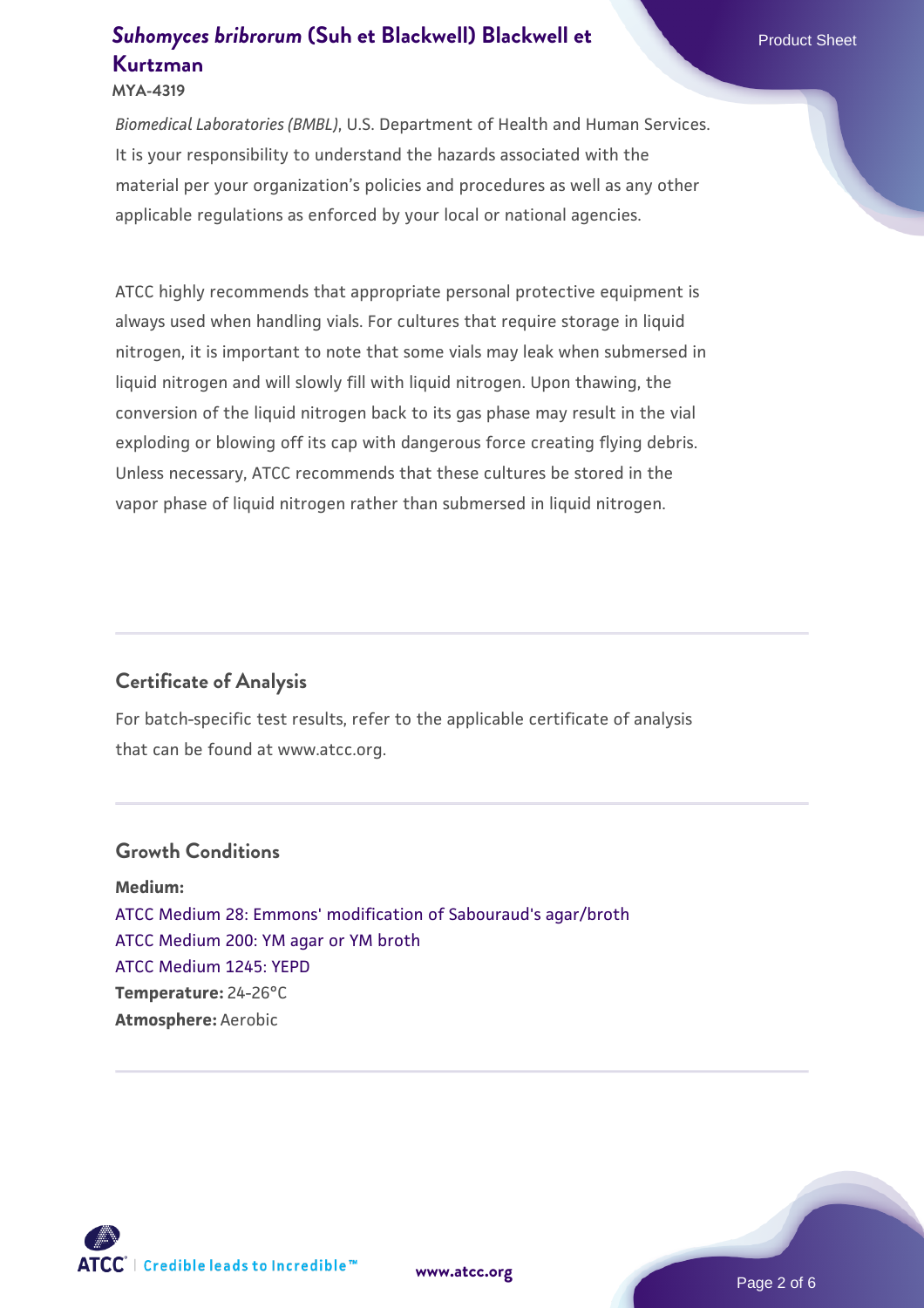**MYA-4319**

### **Handling Procedures**

**Frozen ampoules** packed in dry ice should either be thawed immediately or stored in liquid nitrogen. If liquid nitrogen storage facilities are not available, frozen ampoules may be stored at or below -70°C for approximately one week. **Do not under any circumstance store frozen ampoules at refrigerator freezer temperatures (generally -20°C).** Storage of frozen material at this temperature will result in the death of the culture.

- 1. To thaw a frozen ampoule, place in a **25°C to 30°C** water bath, until just thawed (**approximately 5 minutes**). Immerse the ampoule just sufficient to cover the frozen material. Do not agitate the ampoule.
- 2. Immediately after thawing, wipe down ampoule with 70% ethanol and aseptically transfer at least 50 µL (or 2-3 agar cubes) of the content onto a plate or broth with medium recommended.
- Incubate the inoculum/strain at the temperature and conditions 3. recommended. Inspect for growth of the inoculum/strain regularly. The sign of viability is noticeable typically after 1-2 days of incubation. However, the time necessary for significant growth will vary from strain to strain.

#### **Notes**

Additional information on this culture is available on the ATCC® web site at www.atcc.org.

## **Material Citation**

If use of this material results in a scientific publication, please cite the material in the following manner: *Suhomyces bribrorum* (Suh et Blackwell) Blackwell et Kurtzman (ATCC MYA-4319)

#### **References**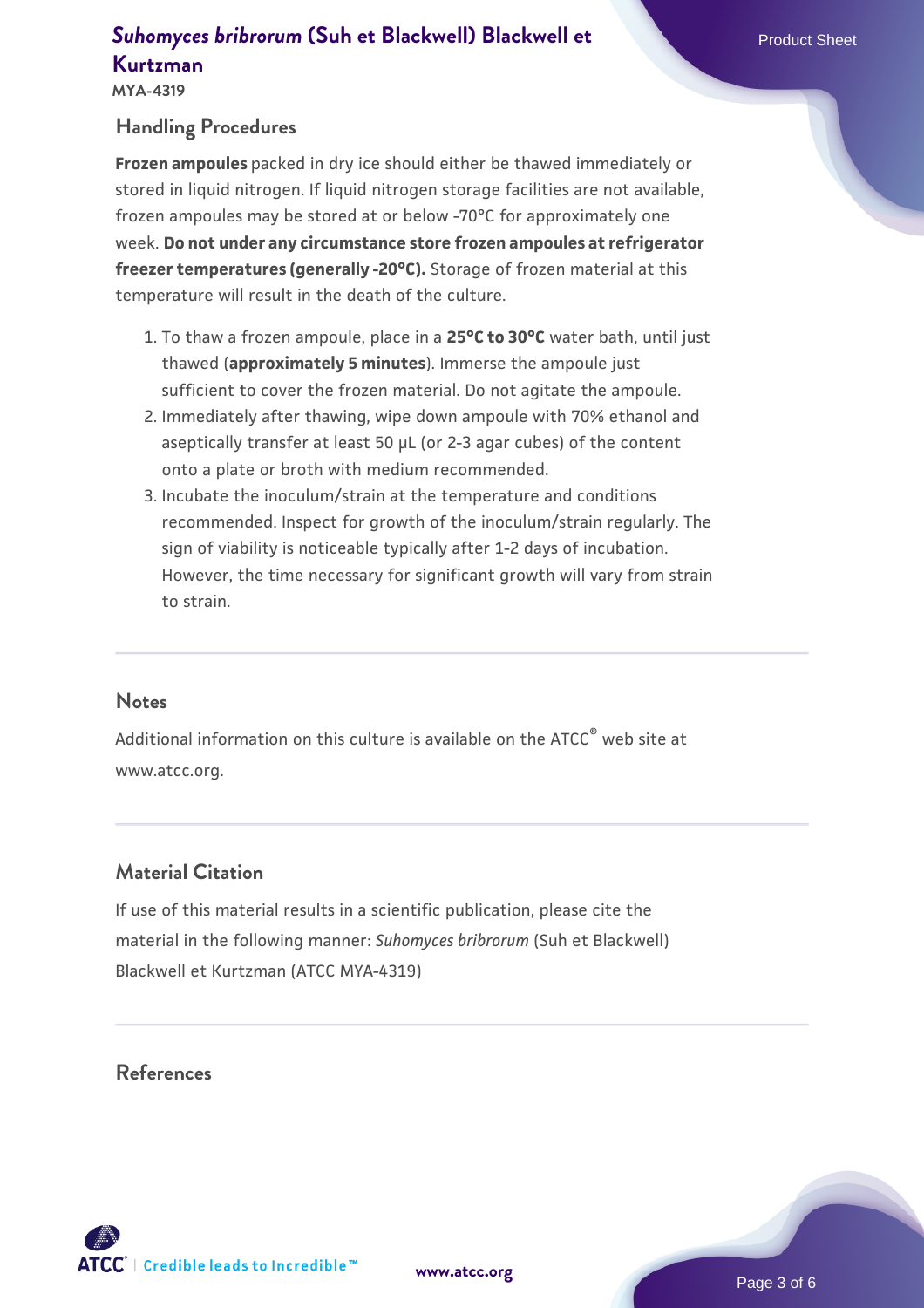# **[Suhomyces bribrorum](https://www.atcc.org/products/mya-4319) [\(Suh et Blackwell\) Blackwell et](https://www.atcc.org/products/mya-4319) Product Sheet [Kurtzman](https://www.atcc.org/products/mya-4319)**

#### **MYA-4319**

References and other information relating to this material are available at www.atcc.org.

#### **Warranty**

The product is provided 'AS IS' and the viability of ATCC® products is warranted for 30 days from the date of shipment, provided that the customer has stored and handled the product according to the information included on the product information sheet, website, and Certificate of Analysis. For living cultures, ATCC lists the media formulation and reagents that have been found to be effective for the product. While other unspecified media and reagents may also produce satisfactory results, a change in the ATCC and/or depositor-recommended protocols may affect the recovery, growth, and/or function of the product. If an alternative medium formulation or reagent is used, the ATCC warranty for viability is no longer valid. Except as expressly set forth herein, no other warranties of any kind are provided, express or implied, including, but not limited to, any implied warranties of merchantability, fitness for a particular purpose, manufacture according to cGMP standards, typicality, safety, accuracy, and/or noninfringement.

#### **Disclaimers**

This product is intended for laboratory research use only. It is not intended for any animal or human therapeutic use, any human or animal consumption, or any diagnostic use. Any proposed commercial use is prohibited without a license from ATCC.

While ATCC uses reasonable efforts to include accurate and up-to-date information on this product sheet, ATCC makes no warranties or representations as to its accuracy. Citations from scientific literature and patents are provided for informational purposes only. ATCC does not warrant

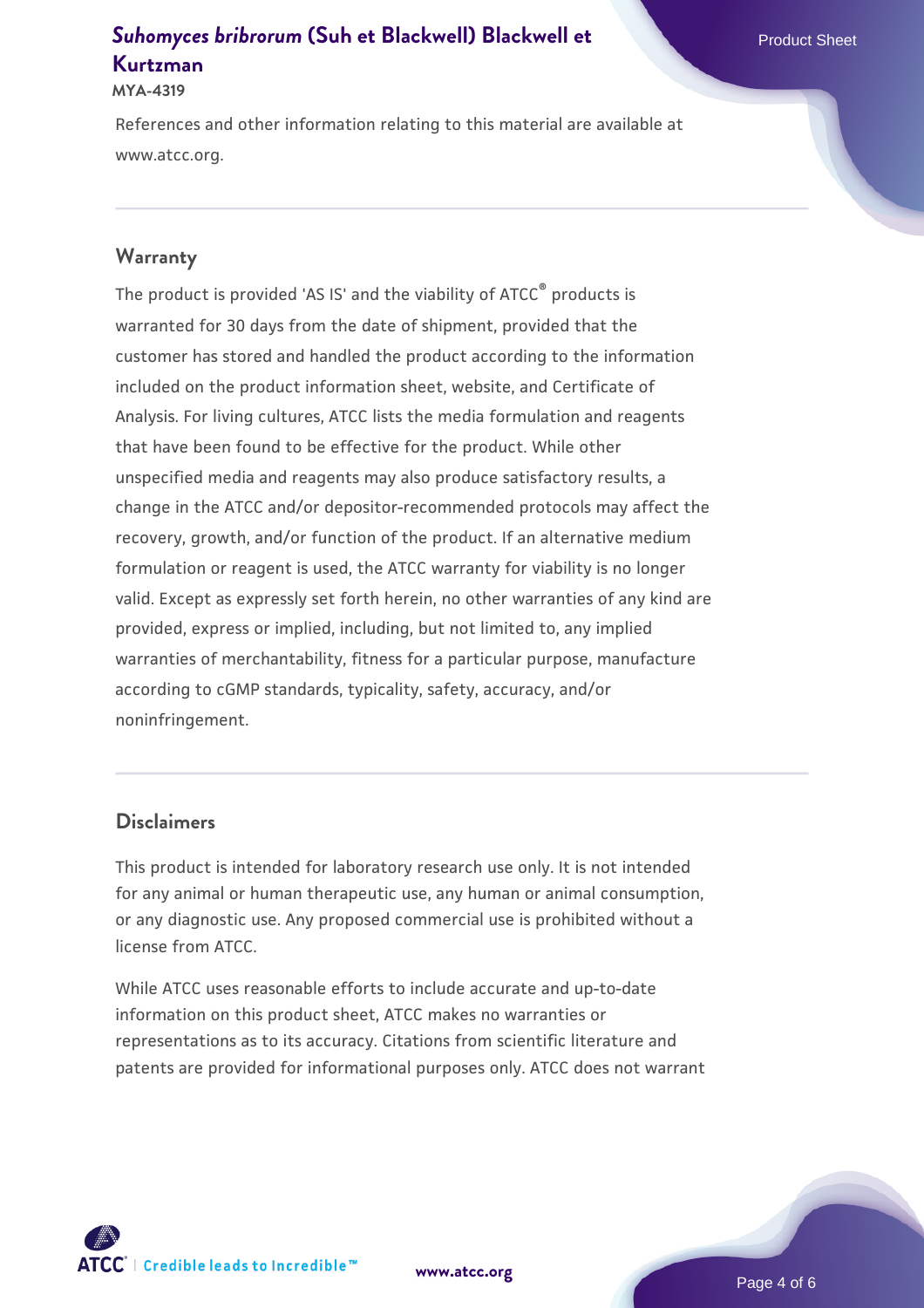# **[Suhomyces bribrorum](https://www.atcc.org/products/mya-4319) [\(Suh et Blackwell\) Blackwell et](https://www.atcc.org/products/mya-4319) Product Sheet [Kurtzman](https://www.atcc.org/products/mya-4319)**

**MYA-4319**

that such information has been confirmed to be accurate or complete and the customer bears the sole responsibility of confirming the accuracy and completeness of any such information.

This product is sent on the condition that the customer is responsible for and assumes all risk and responsibility in connection with the receipt, handling, storage, disposal, and use of the ATCC product including without limitation taking all appropriate safety and handling precautions to minimize health or environmental risk. As a condition of receiving the material, the customer agrees that any activity undertaken with the ATCC product and any progeny or modifications will be conducted in compliance with all applicable laws, regulations, and guidelines. This product is provided 'AS IS' with no representations or warranties whatsoever except as expressly set forth herein and in no event shall ATCC, its parents, subsidiaries, directors, officers, agents, employees, assigns, successors, and affiliates be liable for indirect, special, incidental, or consequential damages of any kind in connection with or arising out of the customer's use of the product. While reasonable effort is made to ensure authenticity and reliability of materials on deposit, ATCC is not liable for damages arising from the misidentification or misrepresentation of such materials.

Please see the material transfer agreement (MTA) for further details regarding the use of this product. The MTA is available at www.atcc.org.

# **Copyright and Trademark Information**

© ATCC 2021. All rights reserved. ATCC is a registered trademark of the American Type Culture Collection.

#### **Revision**

This information on this document was last updated on 2021-05-20

#### **Contact Information**



**[www.atcc.org](http://www.atcc.org)**